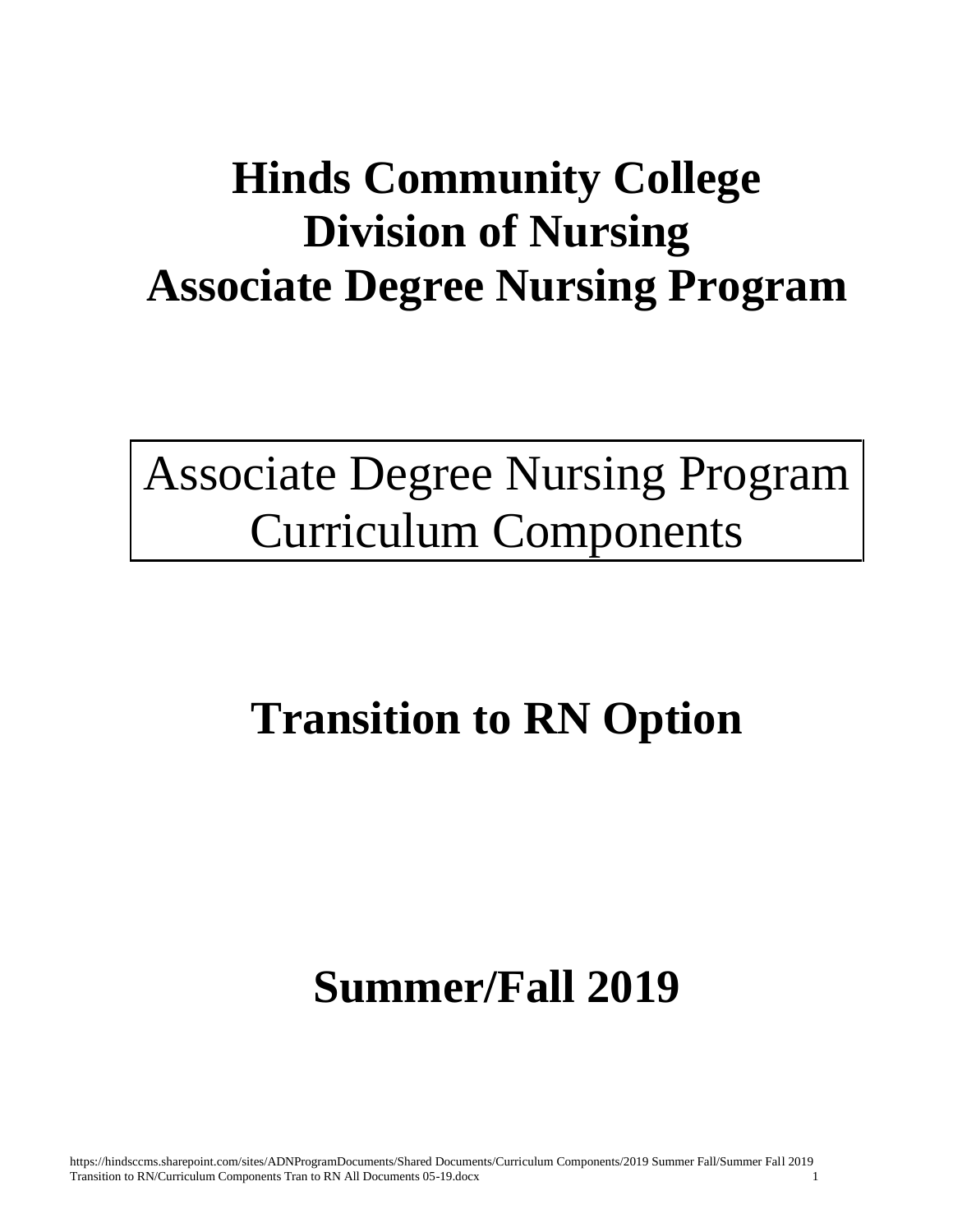## **Mission Statement**

To educate individuals to become competent, caring, accountable registered nurses who make a positive impact on health and health care within our communities.

## **Goal Statements**

- 1. Provide learning experiences that will prepare graduates for employment as a registered nurse.
- 2. Provide a learning environment that is conducive to student success.
- 3. Foster a service/learning relationship with our communities.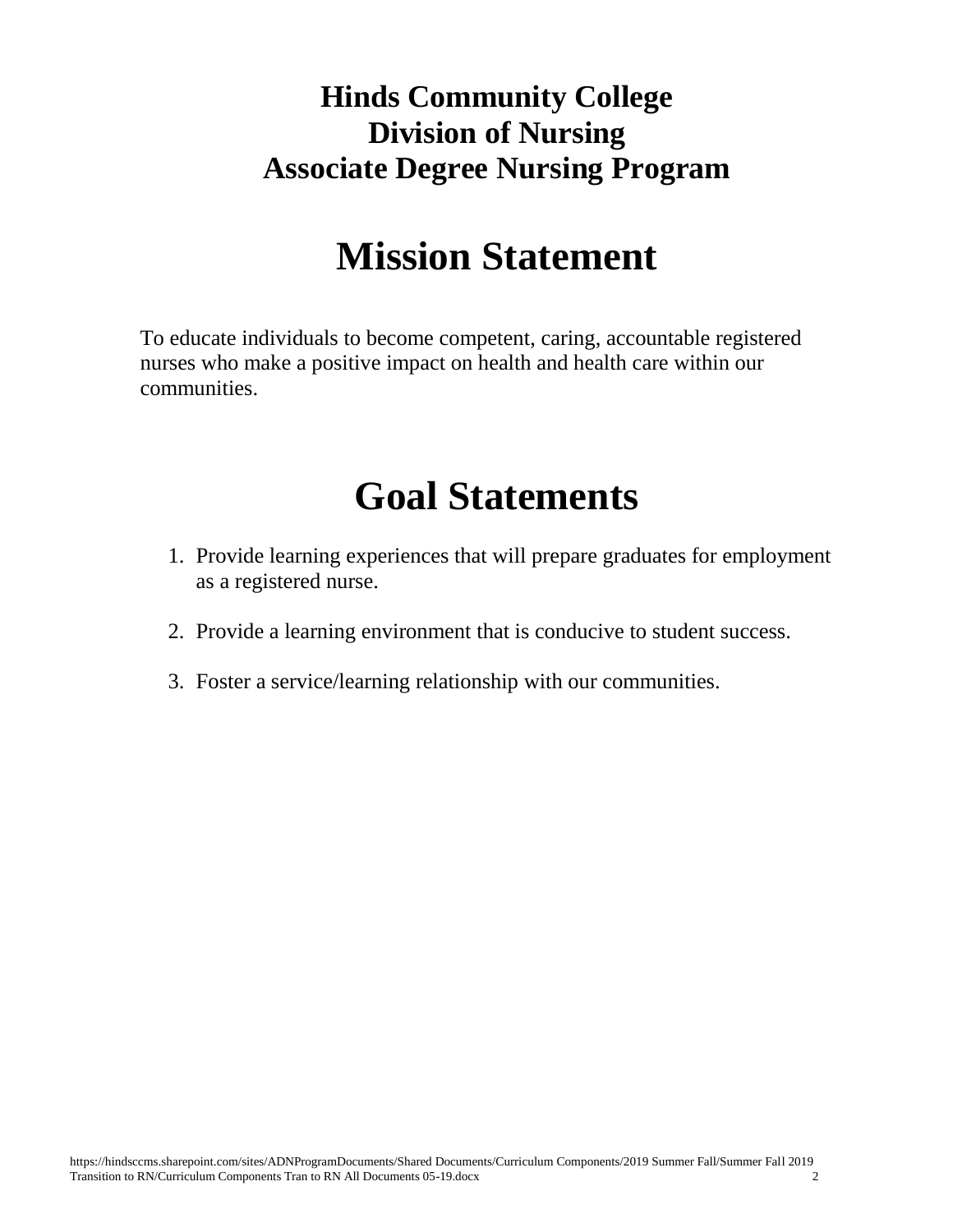## **Philosophy**

## **INDIVIDUALS**

**INDIVIDUALS** are unique, intellectual and independent. They are accountable for individual behaviors and capable of self-direction. Individuals continually interact with others and have the right and responsibility to be active partners in all decisions that will affect them. Individuals share needs, adaptive mechanisms, and certain commonalities in growth and development. Individuals are members of groups which includes families, social, self-help, support, religious, or cultural groups.

## **COMMUNITY**

A **COMMUNITY** is a social group with common interests and values that establishes trends and a vision for the future. This group may be diverse but have a commonality that binds the individuals together. The community provides an environment in which the needs of the individual, family, and/or groups can be met through involvement and interaction of the members.

## **CLIENT**

**CLIENT** is the recipient of health care services. A client can be an individual, family, group, or a community.

#### **HEALTH**

**HEALTH** is a state of complete physical, mental and social well-being not merely the absence of disease or infirmity (World Health Organization). Age, genetics, culture, education, gender, lifestyle, socioeconomic status and environment affect the health of clients. Clients achieve optimum functioning through health promotion, disease prevention, and health protection activities that meet physical, emotional, spiritual, and psychological needs.

#### **EDUCATION**

**EDUCATION** is a continuous interactive learning process that results in a change in behaviors, beliefs, or awareness. Learning is dynamic, multidimensional, and dependent on the individual's abilities, behaviors, needs, and motivations.

#### **LEARNER**

The **LEARNER** is an individual who actively utilizes available educational resources to enhance their knowledge of nursing practice, both theoretically and in the clinical setting. The learner is self-motivated, demonstrates readiness to learn, and is the sum of the individual's past experiences. The learner accepts responsibility for their learning and actions, and demonstrates the character traits of caring and integrity.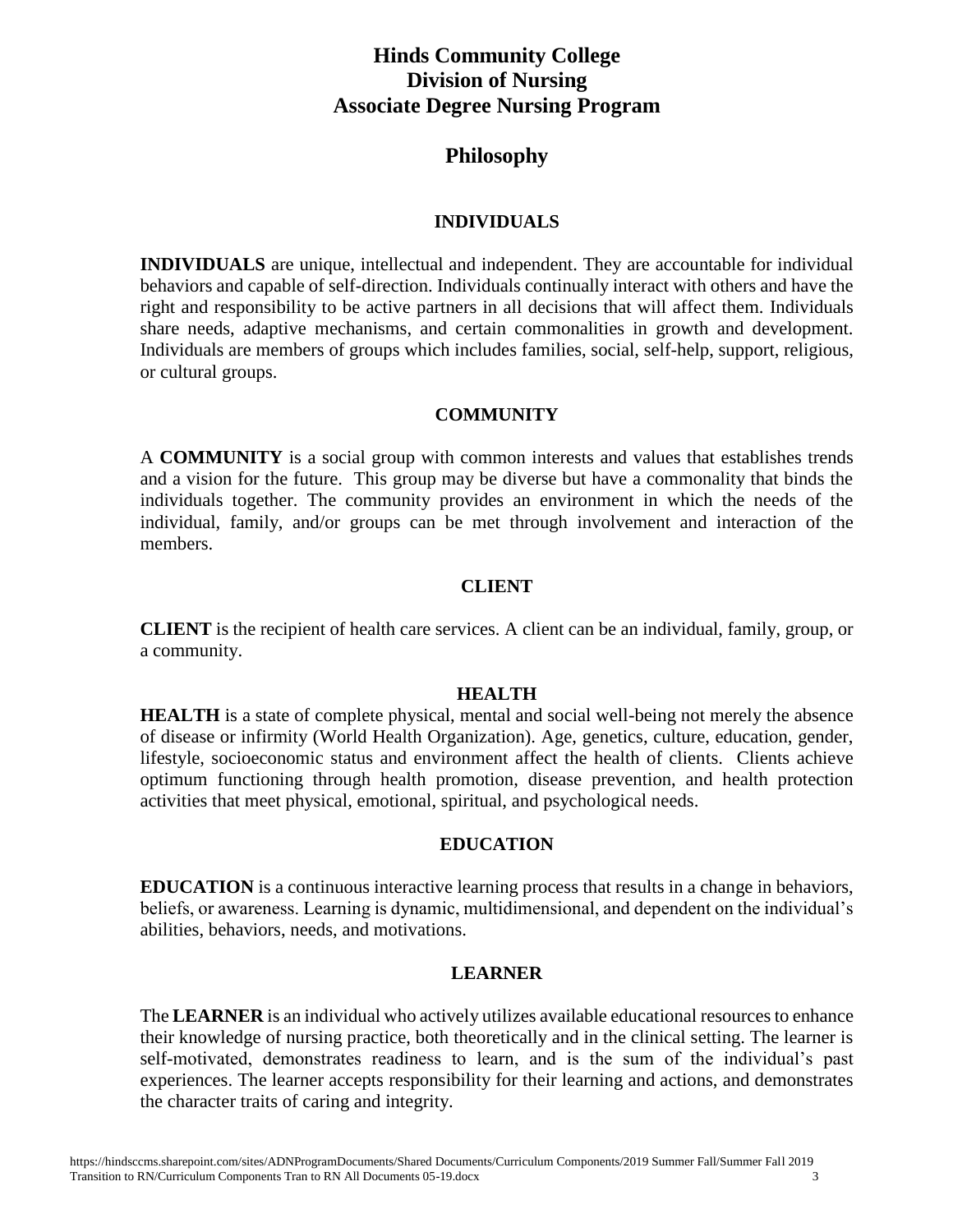#### **NURSE EDUCATOR**

The **NURSE EDUCATOR** is a facilitator who guides and empowers the learner with selfdirected opportunities for critical thinking and ethical decision making. In partnership, the nurse educator and learner facilitate the transfer of knowledge from theory to practice. As a professional role model, the nurse educator inspires the learner to incorporate caring and accountable behaviors into nursing practice. The nurse educator provides timely assessment and feedback to the learner and exercises professional judgment in evaluating performance of both the application of nursing theory and of clinical practice. The nurse educator maintains competency through on-going scholarship.

### **NURSING EDUCATION**

**NURSING EDUCATION** is a systematic process of the study of the profession and practice of nursing, utilizing principles of learning and problem-solving, critical reflection, and inquiry to form the necessary knowledge, skills, and attitudes of the professional nurse. Nursing education integrates concepts from general education courses with nursing science courses to form a foundation for the practice of the art and science of the nursing profession and discipline. The nursing curriculum is client focused and promotes the application of theory and skill components to implement the nursing process.

#### **NURSING PRACTICE**

**NURSING PRACTICE** is client-centered and directed toward health promotion, disease prevention, and health protection across the lifespan. It involves the use of the nursing process in the care of individuals at all points along the wellness-illness continuum. Nursing practice embraces a respect for the values and diversity of others. Incorporating professional standards and practice guidelines, nurses practice in collaboration with others from varied health care disciplines. The goal of nursing practice is to provide safe, quality care. The core competencies of nursing practice include: client-centered care, professionalism, leadership, systems-based practice, informatics and technology, communication, teamwork and collaboration, safety, quality improvement, and evidence-based practice.

#### **GRADUATE**

The Hinds Community College **GRADUATE** is prepared to be an accountable, adaptable generalist, functioning as a provider of care, a manager of care, and a member of the profession of nursing. The graduate can perform a range of complex interventions, incorporating core competencies into their nursing practice. Personal attributes and experiential backgrounds account for the differences in the performance of the graduates. The graduate is prepared at entry level for professional nursing practice and is qualified to take the National Council Licensure Examination for Registered Nurses (NCLEX-RN)®.

Revised: 05/31/17, 12/13/13, 06/08, 01/10/03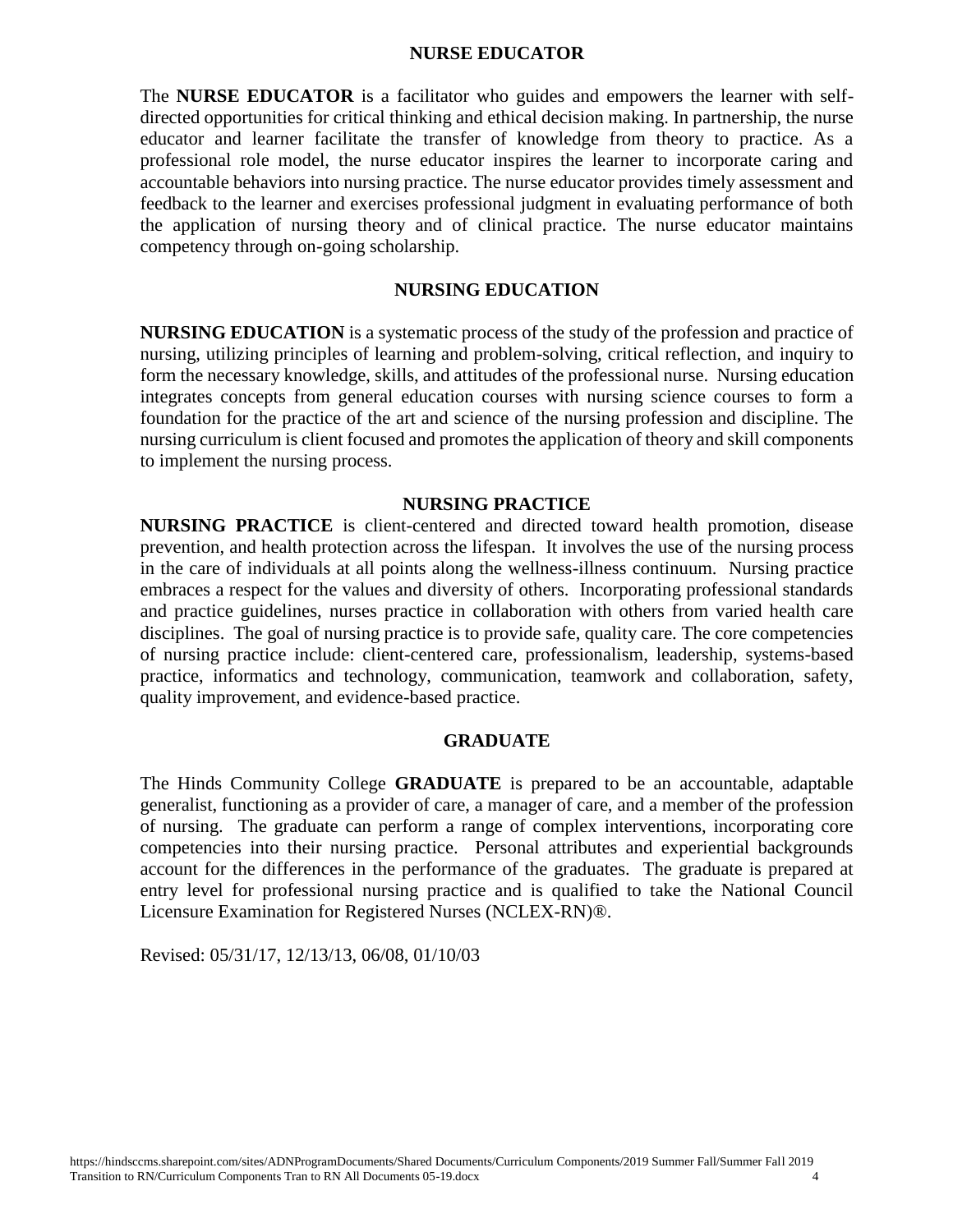## **Hinds Community College Division of Nursing Associate Degree Nursing Curriculum Model**



## **Mississippi Nursing Competency Model The Nurse of the Future Nursing Core Competency Model**

The Nurse of the Future Nursing Core Competency© model is a graphic representation of the NOF Nursing Core Competencies and their relationship to nursing knowledge. In the model, nursing knowledge has been placed at the core to represent how nursing knowledge in its totality reflects the overarching art and science of the nursing profession and discipline. The ten essential competencies, which guide nursing curricula and practice, emanate from this central core and include patient-centered care, professionalism, leadership, systems-based practice, informatics and technology, communication, teamwork and collaboration, safety, quality improvement, and evidence-based practice. The order of the competencies does not indicate any hierarchy, as all the competencies are of equal importance. The competencies are connected by broken lines because distinction between individual competencies may be blurred; the competencies overlap and are not mutually exclusive. The competencies are similarly connected to the core by a broken line to indicate the reciprocal and continuous relationship between each of the competencies and nursing knowledge. For each competency, a definition is provided that identifies expectations for all professional nurses of the future. Essential knowledge, attitudes, and skills (KAS), reflect the cognitive, affective, and psycho-motor domains of learning.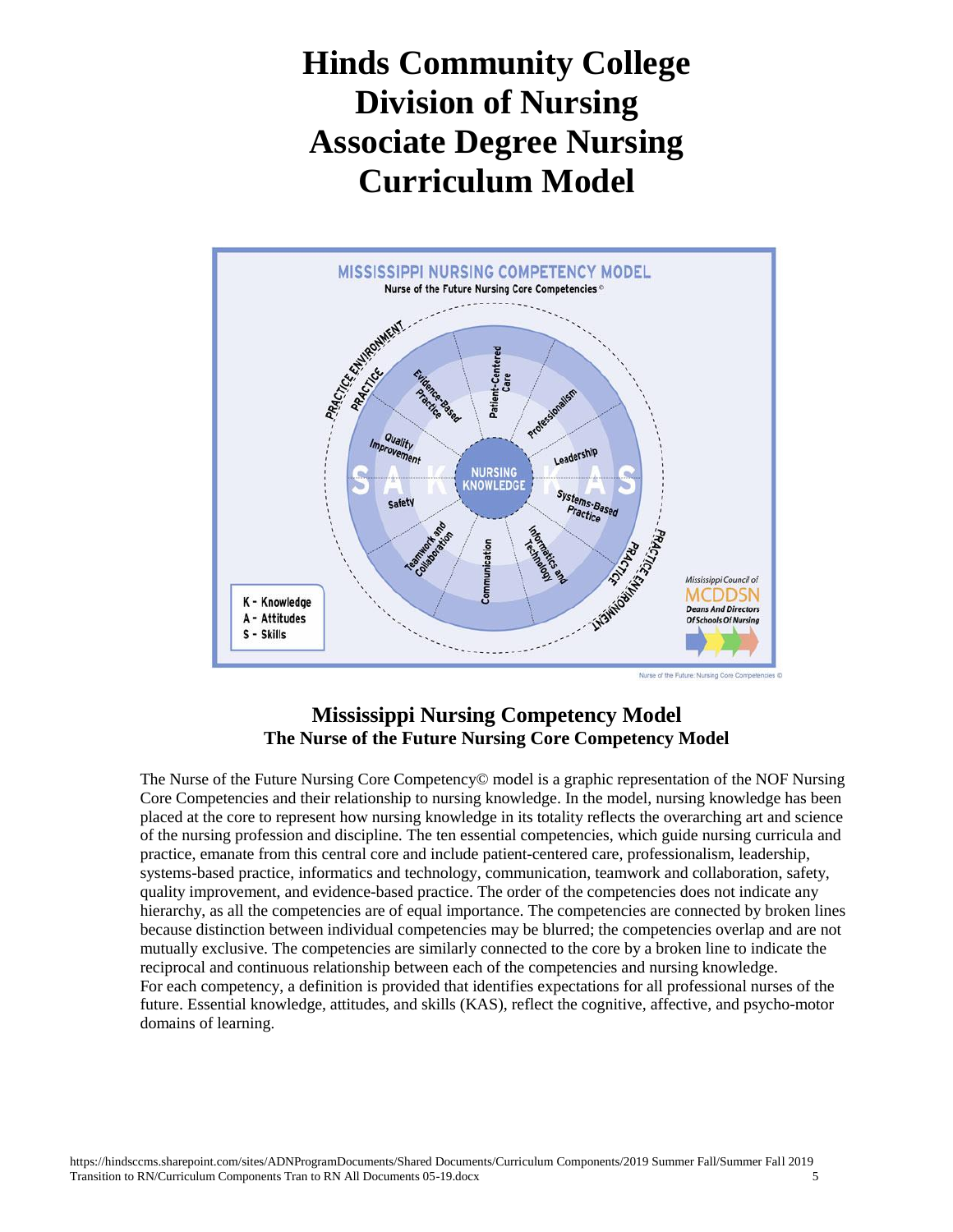## **Curriculum Model Definitions**

## **Client-Centered Care**

The Nurse of the Future will provide holistic care that recognizes an individual's preferences, values, and needs and respects the client or designee as a full partner in providing compassionate, coordinated, age and culturally appropriate, safe and effective care.

## **Professionalism**

The Nurse of the Future will demonstrate accountability for the delivery of standard-based nursing care that is consistent with moral, altruistic, legal, ethical, regulatory, and humanistic principles.

## **Leadership**

The Nurse of the Future will influence the behavior of individuals or groups of individuals within their environment in a way that will facilitate the establishment and acquisition/achievement of shred goals.

#### **Systems-Based Practice**

The Nurse of the Future will demonstrate an awareness of and responsiveness to the larger context of the health care system, and will demonstrate the ability to effectively call on microsystem resources to provide care that is of optimal quality and value (Adapted from ACGME, n. D).

#### **Informatics and Technology**

The Nurse of the Future will use information and technology to communicate, manage knowledge, mitigate error, and support decision-making (QSEN, 2014).

## **Communication**

The Nurse of the Future will interact effectively with clients, families, and colleagues, fostering mutual respect and shared decision making, to enhance client satisfaction and health outcomes.

#### **Teamwork and Collaboration**

The Nurse of the Future will function effectively within nursing and interdisciplinary teams, fostering open communication, mutual respect, shared decision-making, team learning, and development (adapted from QSEN, 2014).

## **Safety**

The Nurse of the Future will minimize risk of harm to clients and providers through both system effectiveness and individual performance (QSEN, 2014).

## **Quality improvement**

The Nurse of the Future uses data to monitor outcomes of care processes, and uses improvement methods to design and test changes to continuously improve the quality and safety of health care systems (QSEN, 2014).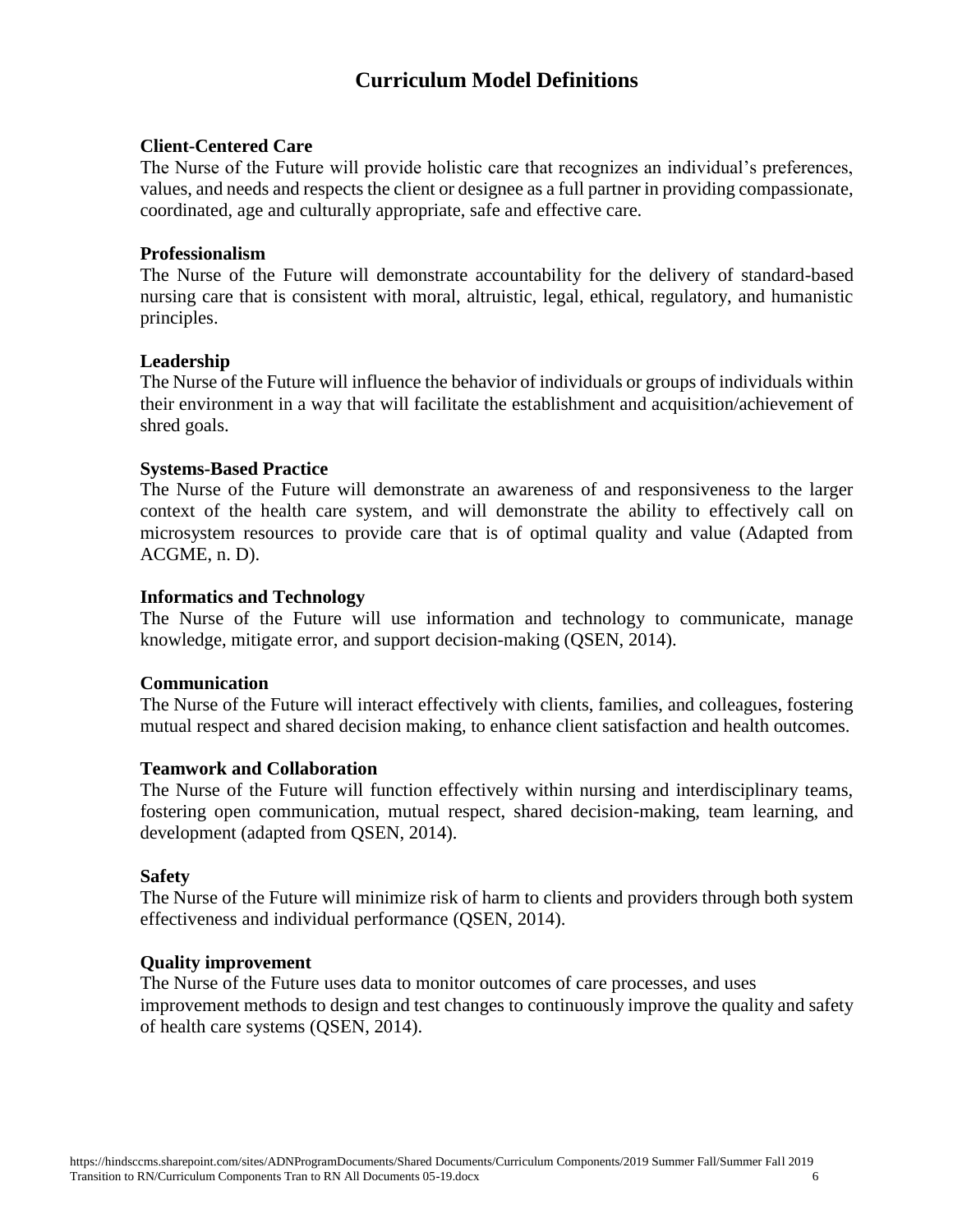## **Evidence-based Practice**

The Nurse of the Future will identify, evaluate, and use the best current evidence coupled with clinical expertise and consideration of clients'' preferences, experiences and values to make practice decision.

- Mississippi Council of Deans and Directors of Schools of Nursing (MCDDSN) Education Redesign Taskforce (ERIF) initiative. *The Mississippi Nurse of the Future Competency Model*. Retrieved from <http://iteachnursingms.org/deans-directors/>
- Accreditation Council for Graduate Medical Education. (n.d.). *ACGME Outcome Project*. Retrieved from [http://www.ACGME.org/outcome/comp/compFULL.asp](http://www.acgme.org/outcome/comp/compFULL.asp)
- QSEN Institute. (2014). QSEN Competencies. Retrieved, from <http://www.qsen.org/competencies/pre-licensure-ksas/>

RE: 5/17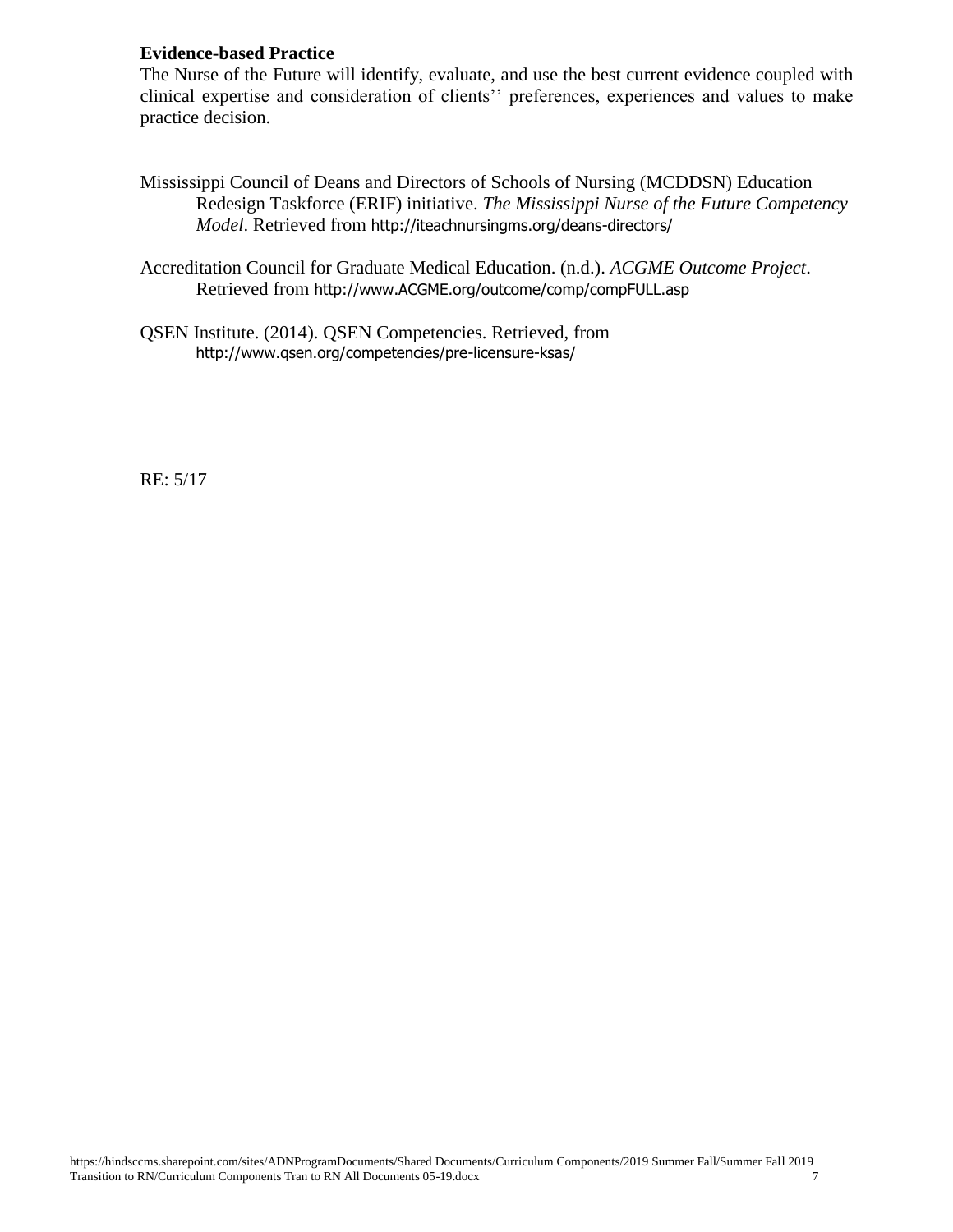## **Curriculum Plan – Transition to RN Option**

Concepts serve as the framework and are integrated throughout the curriculum. Majority areas of emphasis encompass the following core competencies of nursing practice: client centered care, professionalism, leadership, systems-based practice, informatics and technology, communication, teamwork and collaboration, safety, quality improvement, and evidenced based practice.

## **INTRODUCTION TO TRANSITION TO PROFESSIONAL NURSING CONCEPTS (Nursing 2114)**

## **UNIT I**

**Assessment:** Assessing Normal, Holistic Health Assessment Across the Life Span, Vital Signs, Lab/Diagnostic Procedures

**Caring:** Caring Behaviors

**Caring Intervention/ Technical Skills:** Medication Administration

**Caring Intervention/ Technical Skills:** Fundamental Nursing Skills, Enemas, Foley, Feeding, Mobility Techniques, Anti-embolic Devices, Immobilization Devices, Personal Hygiene,

Sterile Technique, Wound Care – Pressure Ulcers, Heat/Cold Application

Catheterization, Catheter Irrigation, Specimen Collection, Gastrostomy (G) Tubes, Enteral **Clinical Decision Making:** Critical Thinking, Decision Making, Problem Solving, Concept Mapping

**Nursing Process:** Assessment, Diagnosis (NANDA), Planning, Intervention, Evaluation

## **UNIT II**

**Comfort:** End-of-Life Care, Fatigue

**Development:** Dimensions, Theories of Development, Erickson's Growth and Development **Diversity:** Abilities, Age, Gender, Individual Life Experiences, Race, Sexual Orientation, Vulnerable Populations

**Elimination:** Bowel Incontinence, Constipation, Impaction, Urinary Incontinence, Urinary Retention

**Ethics:** ANA Code of Ethics, Ethical Principles, ICN Code of Ethics

**Evidenced-Based Practice:** Best Practices, Community Preferences, Patient Care Guidelines **Family:** Family Dynamics, Family Structure and Roles

**Health, Wellness, & Illness:** Health Beliefs (Individual/ Cultural), Normal Sleep & Rest Patterns, Nutrition, Self-management, Wellness/Illness Continuum

**Spiritual:** Higher Consciousness, Morality, Religion, Spiritual Distress, Spiritual Health,

Spiritual Well-Being, Spiritual/Ethical Caring, Spirituality

**Tissue Integrity:** Pressure Ulcers, Wound Healing

## **UNIT III**

**Accountability:** Competence, Professional Development **Communication:** Documentation, Reporting **Health Policy:** Regulating Organizations, Competencies/Initiatives **Legal issues:** Nursing Practice Act, Obligation to Report **Managing Care:** Care Coordination, Cost-Effective Care, Prioritizing Individual Care, Change of Shift Report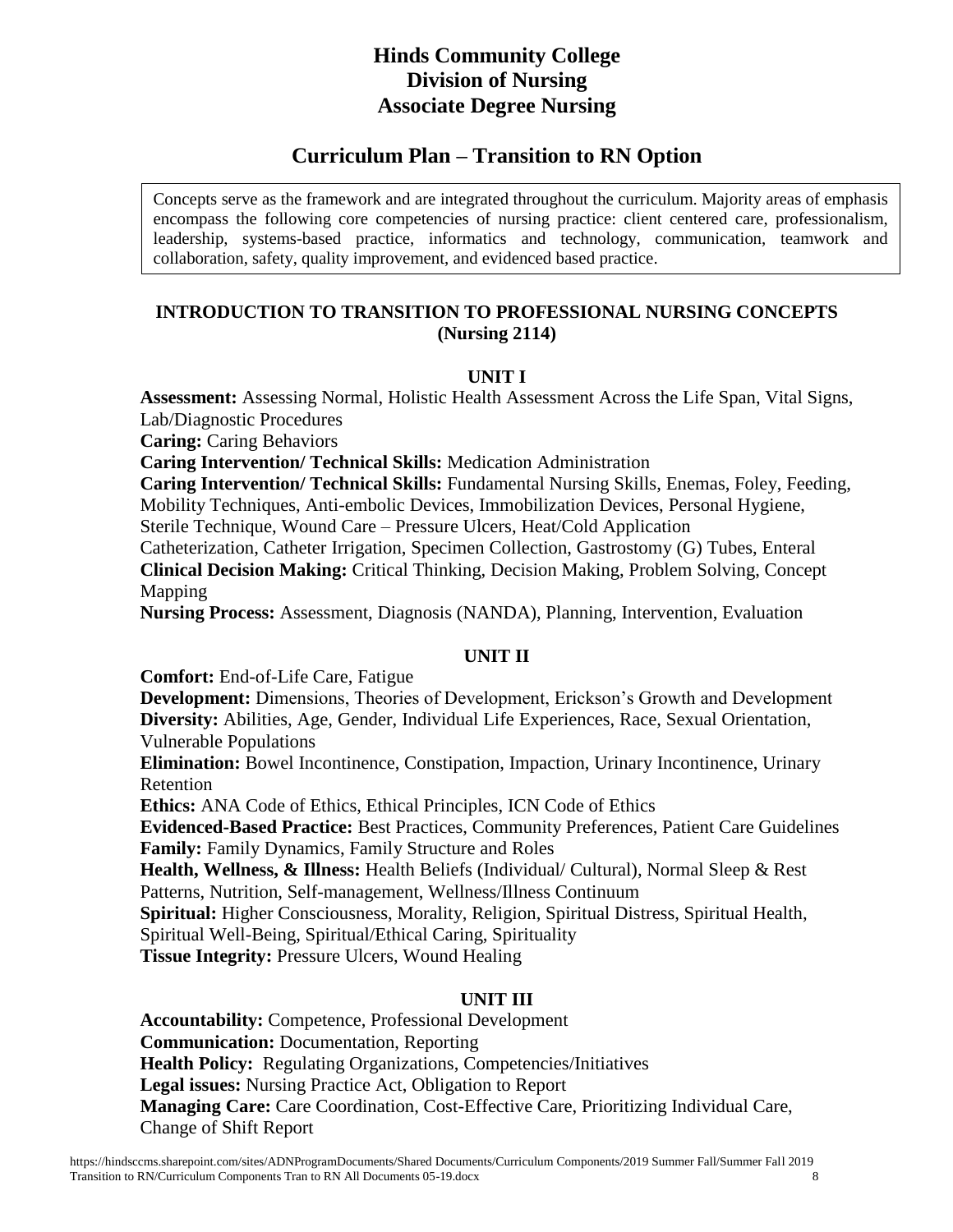**Professional Behaviors:** Accountability, Commitment to Profession, RN Scope of Practice, Work Ethics, MS Competency Model, ANA Standards of Nursing Practice **Safety:** Environmental Control, Environmental Safety, Hands-Off Communication, Injury/Illness Prevention, National Patient Safety Goals, Reporting, I-SBAR-R Format, Standard Precautions, Transmission-based Precautions **Therapeutic Communication:** Therapeutic Communication **Teaching & Learning:** Consumer Education/Prevention, Client Educator, Client Teaching **Time/Management/ Organization:** Care Coordination

### **PRIOR LEARNING**

**Advocacy:** Patient Centered Care, Patient's Rights, Protecting Vulnerable Populations **Health Policy:** Regulating Organizations **Legal issues:** Advance Directives, HIPAA **Collaboration:** Chain of Command, Interdisciplinary Communication, Interdisciplinary Teams **Informatics:** Computers in Health Care Organizations, Electronic Health Records

**Holistic Assessment Across the Lifespan** throughout the units as appropriate to the concept. **Nursing Process** integrated throughout the units as appropriate to the concept.

#### **Professional Development Module**

**Lab Activities** Small Group Discussions/Seminars Skills Practice and Clinical Simulations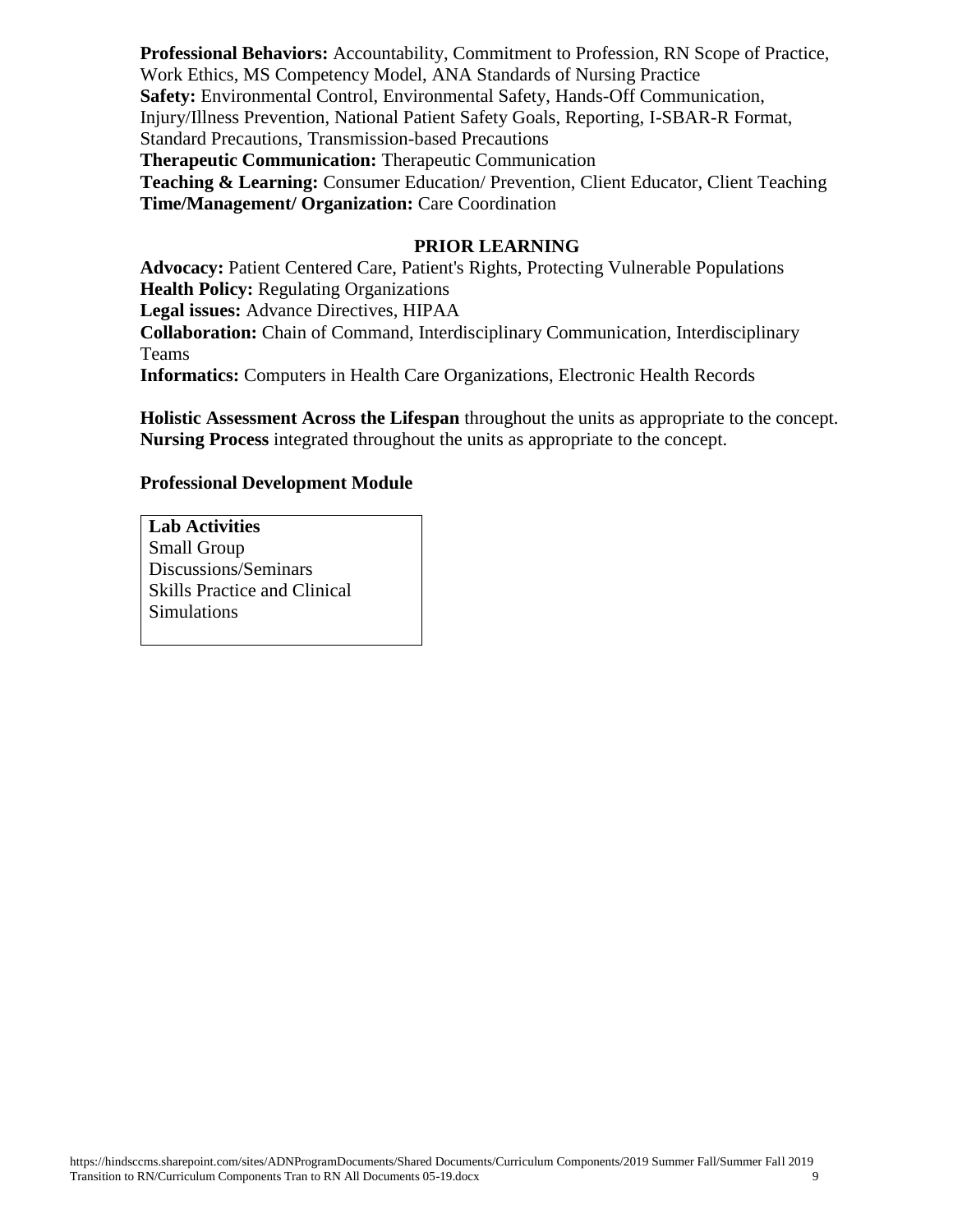## **Curriculum Plan – Transition to RN Option**

Concepts serve as the framework and are integrated throughout the curriculum. Majority areas of emphasis encompass the following core competencies of nursing practice: client centered care, professionalism, leadership, systems-based practice, informatics and technology, communication, teamwork and collaboration, safety, quality improvement, and evidenced based practice.

## **TRANSITION TO PROFESSIONAL NURSING CONCEPTS 1 & 2 (Nursing 2228)**

## **UNIT I**

**Caring Intervention/ Technical Skills:** IV Medications, Nasogastric (NG) Tubes, Starting an IV, Wound Care – Surgical, Central Lines, Total Parenteral Nutrition **Cognition:** Confusion, Delirium **Health Care Systems:** Primary, Secondary, and Tertiary Care

## **UNIT II**

**Comfort:** Pain: Acute and Chronic, Sleep-Rest Disorders **Culture:** Cultural Sensitivity, Multiculturalism, Health/Health Care Disparity **Health, Wellness, & Illness:** Adjustment to Health & Illness, Alternative Therapies **Perfusion:** Circulatory Assessment, Deep Vein Thrombosis, Peripheral Vascular Disease (PVD)

## **UNIT III**

**Inflammation:** Inflammation Process, Inflammation Response **Oxygenation:** Respiratory Assessment (Abnormal), Respiratory Syncytial Virus (RSV), Pneumonia **Time/Management/ Organization:** Prioritizing Care **Tissue Integrity: Cellulitis, Contact Dermatitis** 

## **UNIT IV**

**Fluid & Electrolytes:** Electrolyte Balance, Electrolyte Imbalance, Fluid Balance, Fluid Imbalance

**Health, Wellness, & Illness:** Screening

**Infection:** Antibiotic-Resistant Infection, Conjunctivitis, MRSA, Nosocomial Infection, Otitis Media, Urinary Tract Infection (UTI) **Inflammation:** Appendicitis, Gallbladder Disease, Peptic Ulcer Disease **Managing Care:** Delegation **Perioperative:** Preoperative, Intraoperative, Postoperative Phase **Quality Improvement:** Methods to Evaluate Client Care

## **UNIT V**

**Acid-Base:** Acid-Base Balance, Respiratory & Metabolic Acidosis, Respiratory & Metabolic Alkalosis **Immunity:** Hypersensitivity, Immune Response, Rheumatoid Arthritis **Mobility:** Back problems (Sciatica, Scoliosis, Herniated Intervertebral Disc), Osteoarthritis **Sensory Perception:** Cataracts, Eye Injures, Glaucoma, Hearing Impairment, Macular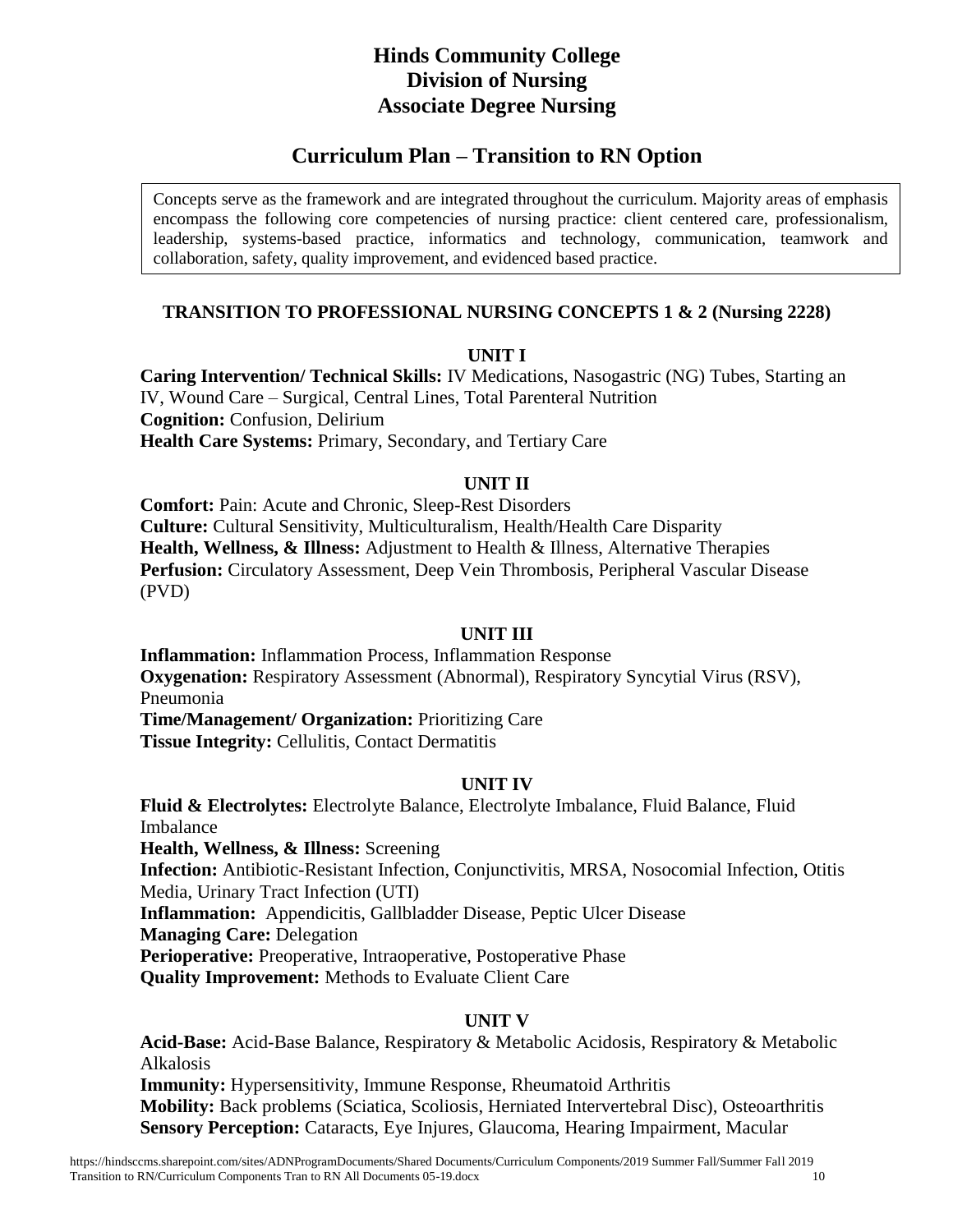Degeneration, Peripheral Neuropathy **Thermoregulation:** Hyperthermia, Hypothermia

#### **UNIT VI**

**Metabolism:** Diabetes, Obesity, Osteoporosis **Oxygenation:** Asthma, Chronic Obstructive Pulmonary Disease (COPD) **Perfusion:** Angina, Arteriosclerosis, High Cholesterol, Hypertension, **Stress & Coping:** Anxiety, Crisis

#### **PRIOR LEARNING**

**Grief & Loss:** Anticipatory Grieving, Death & Dying, Response to Loss Across the Life Span **Health Care Systems:** Access to Health Care, Allocation of Resources, Resource Utilization **Informatics:** Clinical Decision-Making Support Systems, Computer-Based Reminder Systems, Individual Information at Point of Care

**Culture:** Acculturation, Discrimination, Religion, Stereotyping, Values, Beliefs **Family:** Community Support, Family Response to Health Alterations, Family Response to Health Promotion, Family Centered Care

**Health, Wellness, & Illness:** Consumer Education/ Prevention Exercise, Hospitalized Individual, Lifestyle Choices, Physical Fitness

**Holistic Assessment Across the Lifespan** throughout the units as appropriate to the concept. **Nursing Process** integrated throughout the units as appropriate to the concept. **Self:** Identity, Self-Esteem, Self-Perception and Body Image

#### **Professional Development Module**

| <b>Lab Activities</b>               | <b>Clinical Activities</b> | <b>Clinical Sites</b>         |
|-------------------------------------|----------------------------|-------------------------------|
| Small Group                         | Client Care                | <b>Acute Care Facilities</b>  |
| Discussions/Seminars                | <b>Clinical Focus Days</b> | Rehab Facilities*             |
| <b>Skills Practice and Clinical</b> | Pre and Post Conferences   | <b>Community Agencies</b>     |
| <b>Simulations</b>                  | <b>Teaching Project</b>    | <b>Ball Simulation Center</b> |
| <b>Critical Thinking Exercises</b>  |                            | *may be scheduled as needed   |
|                                     |                            |                               |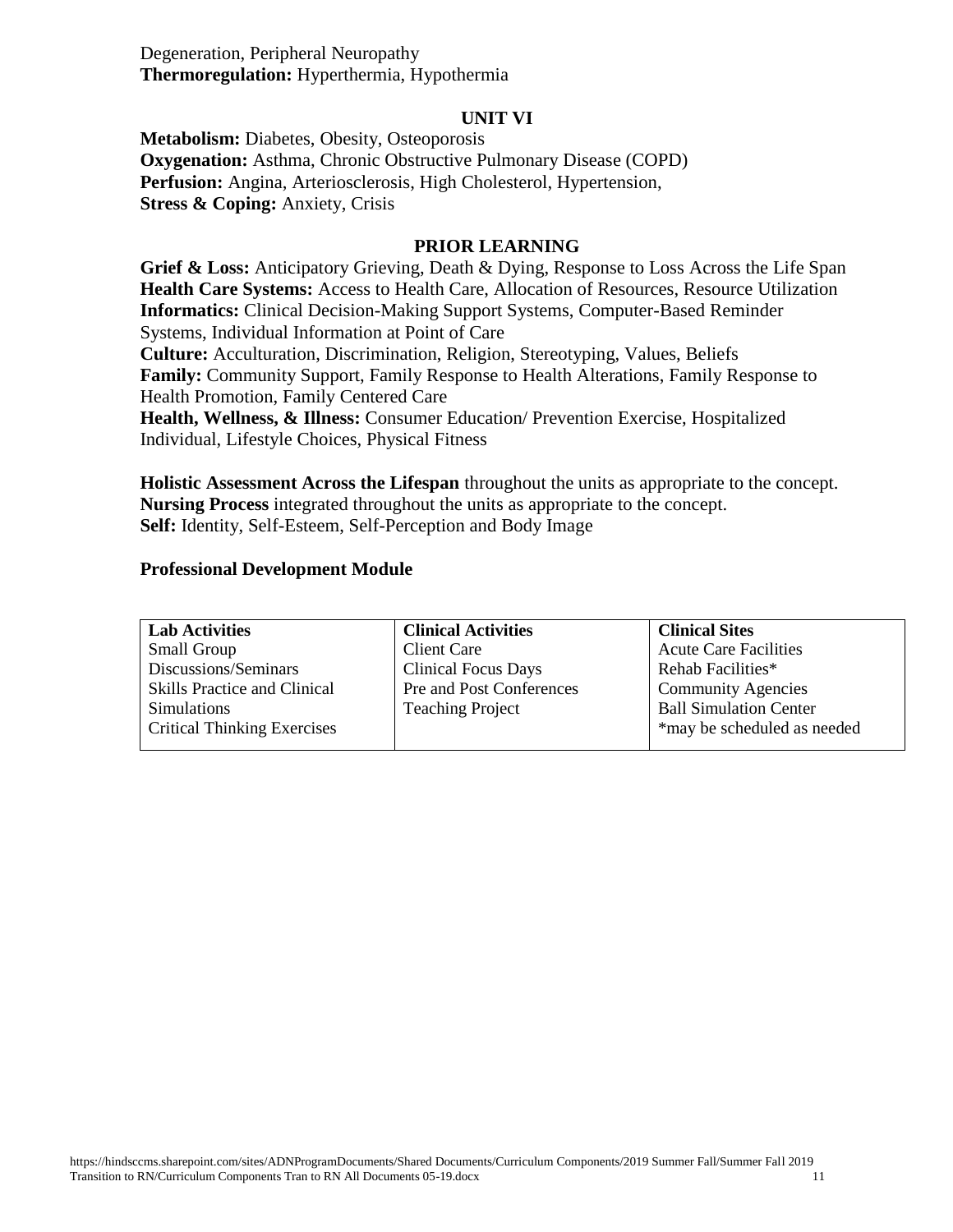## **Curriculum Plan – Transition to RN Option**

Concepts serve as the framework and are integrated throughout the curriculum. Majority areas of emphasis encompass the following core competencies of nursing practice: client centered care, professionalism, leadership, systems-based practice, informatics and technology, communication, teamwork and collaboration, safety, quality improvement, and evidenced based practice.

## **TRANSITION TO PROFESSIONAL NURSING CONCEPTS 3 & 4 (Nursing 2248)**

## **UNIT I**

**Caring Interventions/Technical Skills:** Newborn Assessment, Postpartum Assessment **Development:** Cerebral Palsy, Down Syndrome, Failure to Thrive **Grief & Loss:** Perinatal Loss **Reproduction:** Antepartum Care/Prenatal Care, Intrapartum Care, Newborn Care, Placental Abruption, Placenta Previa, Postpartum Care, Prematurity **Safety:** Anticipatory Guidance, Responsible Sexual Behavior **Sexuality:** Erectile Dysfunction, Family Planning & Preconception Care, Infertility Counselling, Menopause, Menstrual Dysfunction, Sexually Transmitted Diseases **Thermoregulation:** Newborn Thermoregulation **Violence:** Child Abuse, Intimate Partner Abuse, Rape-Trauma Syndrome

## **UNIT II**

**Caring Interventions/Technical Skills:** Blood Transfusion, Wound Care – Ostomy **Cellular Regulation:** Breast Cancer, Cancer, Colon Cancer, Leukemia, Lung Cancer, Prostate Cancer, Skin Cancer, Anemias (Sickle Cell Anemia, B12 - Pernicious Anemia, B9 - Folic Acid Deficiency, Aplastic Anemia) **Health, Wellness, & Illness:** Immunizations **Immunity:** HIV/AIDS **Infection:** Influenza, Pneumonia, Tuberculosis (TB) **Inflammation:** Inflammatory Bowel Disorders & Diseases, Nephritis **Oxygenation:** Cystic Fibrosis, Sudden Infant Death Syndrome (SIDS)

## **UNIT III**

**Elimination:** Irritable Bowel Disease, Kidney Stones **Fluid & Electrolytes:** Acute Renal Failure, Chronic Renal Failure **Metabolism**: Diabetes (DKA, HHNS), Liver Disease, Thyroid Disease **Mobility:** Fractures, Hip Fractures, Multiple Sclerosis, Parkinson's Disease **Perfusion:** Cardiomyopathy, Heart Failure, Pregnancy Induced Hypertension (PIH), Pulmonary Embolism, Shock, Ventricular Septal Defect

## **UNIT IV**

**Caring Interventions/Technical Skills:** Chest Tubes, Nasopharyngeal/Oral Suctioning, Tracheostomy Care **Cognition:** Alzheimer's Disease/Dementia, Schizophrenia **Immunity:** Lupus, Transplant Rejection **Mood & Affect:** Bipolar Disorder, Depressive Disorders (including Postpartum Depression)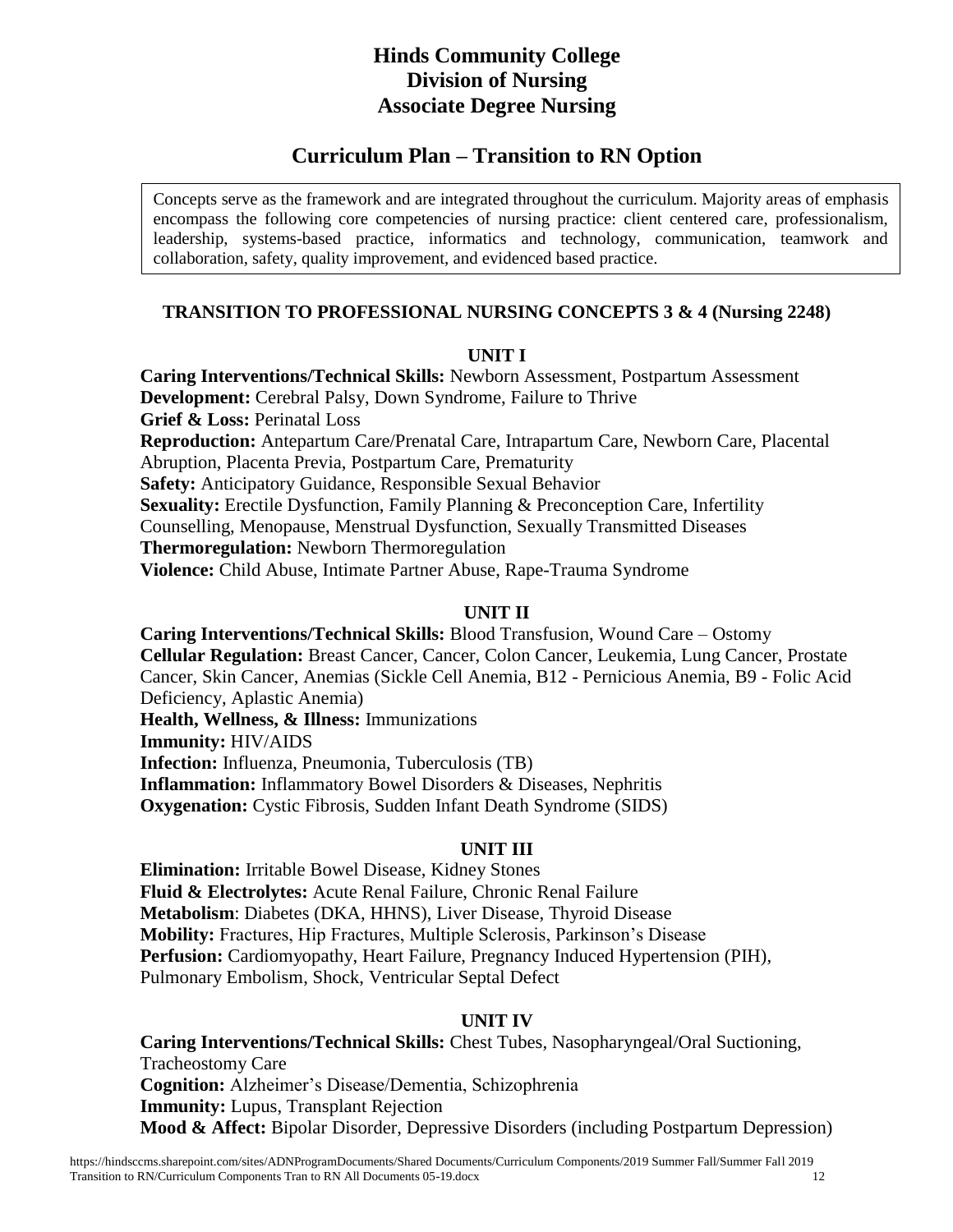**Quality Improvement:** Benchmarking, Sentinel Events **Self:** Eating Disorders, Personality Disorders **Stress & Coping:** Generalized Anxiety Disorder, Obsessive-Compulsive Disorder, Panic Disorder, Phobias, Post-Traumatic Stress Disorder

#### **UNIT V**

**Behaviors:** Addiction, Alcohol Abuse, Assaultive Behaviors, Nicotine Use, Substance Abuse **Development:** Attention Deficit Hyperactivity Disorder (ADHD), Autism **Elimination**: Benign Prostatic Hypertrophy **Grief & Loss:** Situational Loss **Infection:** Septicemia **Mobility:** Spinal Cord Injuries **Oxygenation:** Acute Respiratory Distress Syndrome (ARDS)

## **UNIT VI**

**Inflammation:** Pancreatitis **Intracranial Regulation:** Increased Intracranial Pressure, Seizures **Perfusion:** Cerebrovascular Accident (Stroke), Disseminated Intravascular Coagulation (DIC), Life Threatening Dysrhythmias, Myocardial Infarction **Thermoregulation:** Multiple System Injury/Failure **Tissue Integrity:** Burns

**Holistic Assessment Across the Lifespan** throughout the units as appropriate to the concept. **Nursing Process** integrated throughout the units as appropriate to the concept.

## **Professional Development Module**

| <b>Lab Activities</b>               | <b>Clinical Activities</b> | <b>Clinical Sites</b>         |
|-------------------------------------|----------------------------|-------------------------------|
| <b>Small Group</b>                  | <b>Client Care</b>         | <b>Acute Care Facilities</b>  |
| Discussions/Seminars                | <b>Clinical Focus Days</b> | Rehab Facilities*             |
| <b>Skills Practice and Clinical</b> | Pre and Post Conferences   | <b>Community Agencies</b>     |
| <b>Simulations</b>                  | <b>Teaching Project</b>    | <b>Ball Simulation Center</b> |
| <b>Critical Thinking Exercises</b>  |                            | *may be scheduled as needed   |
|                                     |                            |                               |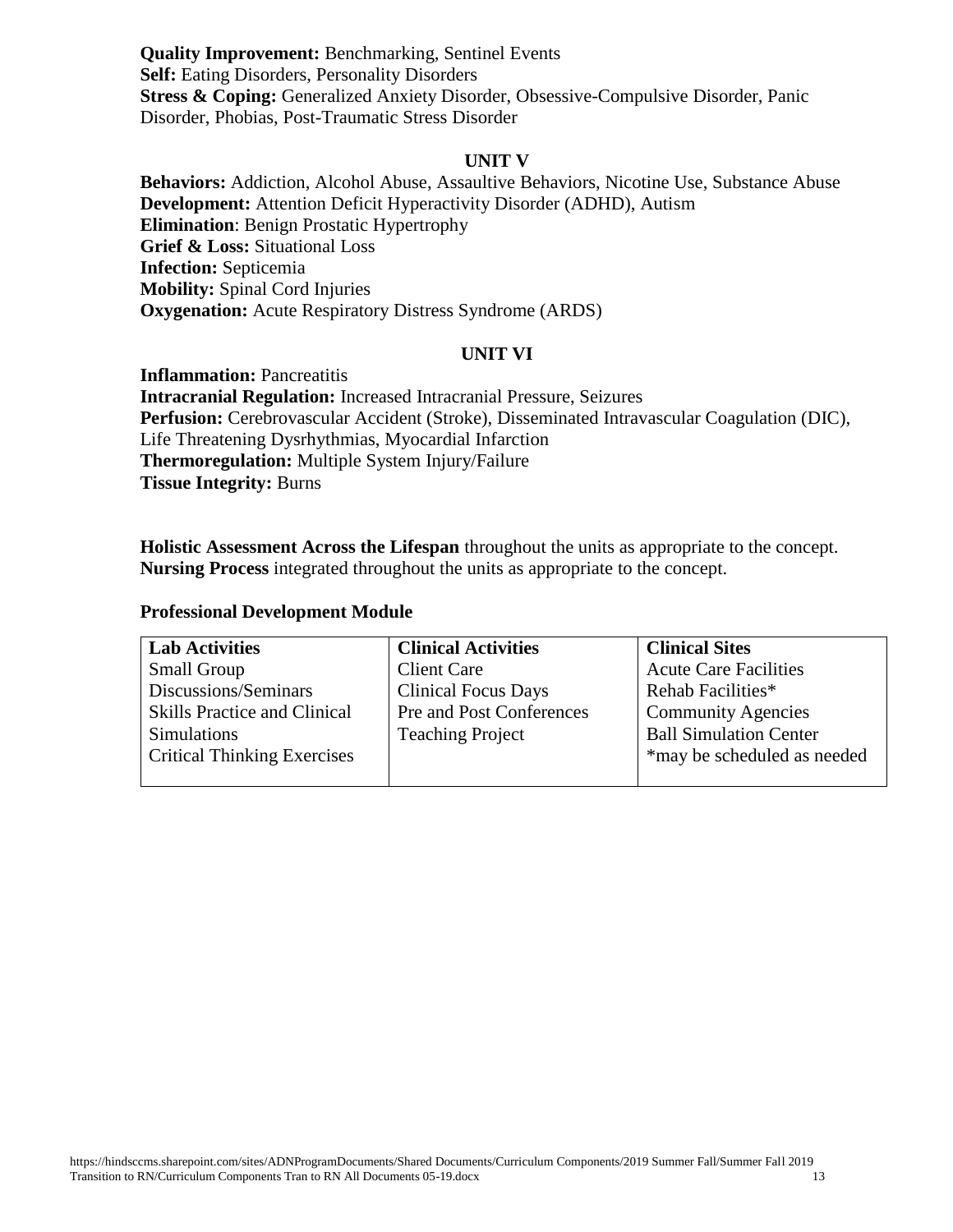## **Curriculum Plan – Transition to RN Option**

Concepts serve as the framework and are integrated throughout the curriculum. Majority areas of emphasis encompass the following core competencies of nursing practice: client centered care, professionalism, leadership, systems-based practice, informatics and technology, communication, teamwork and collaboration, safety, quality improvement, and evidenced based practice.

## **TRANSITION TO PROFESSIONAL NURSING CONCEPTS 5 (Nursing 2254)**

## **UNIT I**

**Communication:** Assertive Communication, Group Process **Ethics:** Ethical Dilemmas **Legal issues:** Civil law, Criminal law, Duty to Care, Licensure, Professional/Unprofessional Conduct, Risk Management, Whistle Blowing **Quality Improvement:** Quality Improvement Cycle: Plan-Do-Study-Act, Reporting, Root Cause Analysis

## **UNIT II**

**Collaboration:** Case Management, Conflict Resolution, Management Theories **Leadership/Management:** Cost-Effective Care, Delegation, Interdisciplinary Collaboration, Mentoring, Skills/Personal Traits, Workplace Goals **Professional Behaviors:** Leadership Principles, Professional Standards **Teaching & Learning:** Staff Education

## **UNIT III**

**Health Care Systems:** Diagnosis-Related Groups, Nursing Care Delivery Systems **Health Care Systems:** Disaster and Emergency Preparedness **Health Policy:** Accrediting Bodies (TJC), Healthy People 2010/2020, Professional Organizations, Types/Systems of Reimbursement **Violence:** Assault/Homicide, Sexual Abuse, Suicide, Unintentional Injury

**Holistic Assessment Across the Lifespan** throughout the units as appropriate to the concept. **Nursing Process** integrated throughout the units as appropriate to the concept.

## **Professional Development Module**

| <b>Lab Activities</b>               | <b>Clinical Activities</b> | <b>Clinical Sites</b>         |
|-------------------------------------|----------------------------|-------------------------------|
| <b>Small Group</b>                  | <b>Client Care</b>         | <b>Acute Care Facilities</b>  |
| Discussions/Seminars                | <b>Clinical Focus Days</b> | Rehab Facilities*             |
| <b>Skills Practice and Clinical</b> | Pre and Post Conferences   | <b>Community Agencies</b>     |
| <b>Simulations</b>                  | <b>Service Learning</b>    | <b>Ball Simulation Center</b> |
| <b>Critical Thinking Exercises</b>  |                            |                               |
|                                     |                            | *may be scheduled as needed   |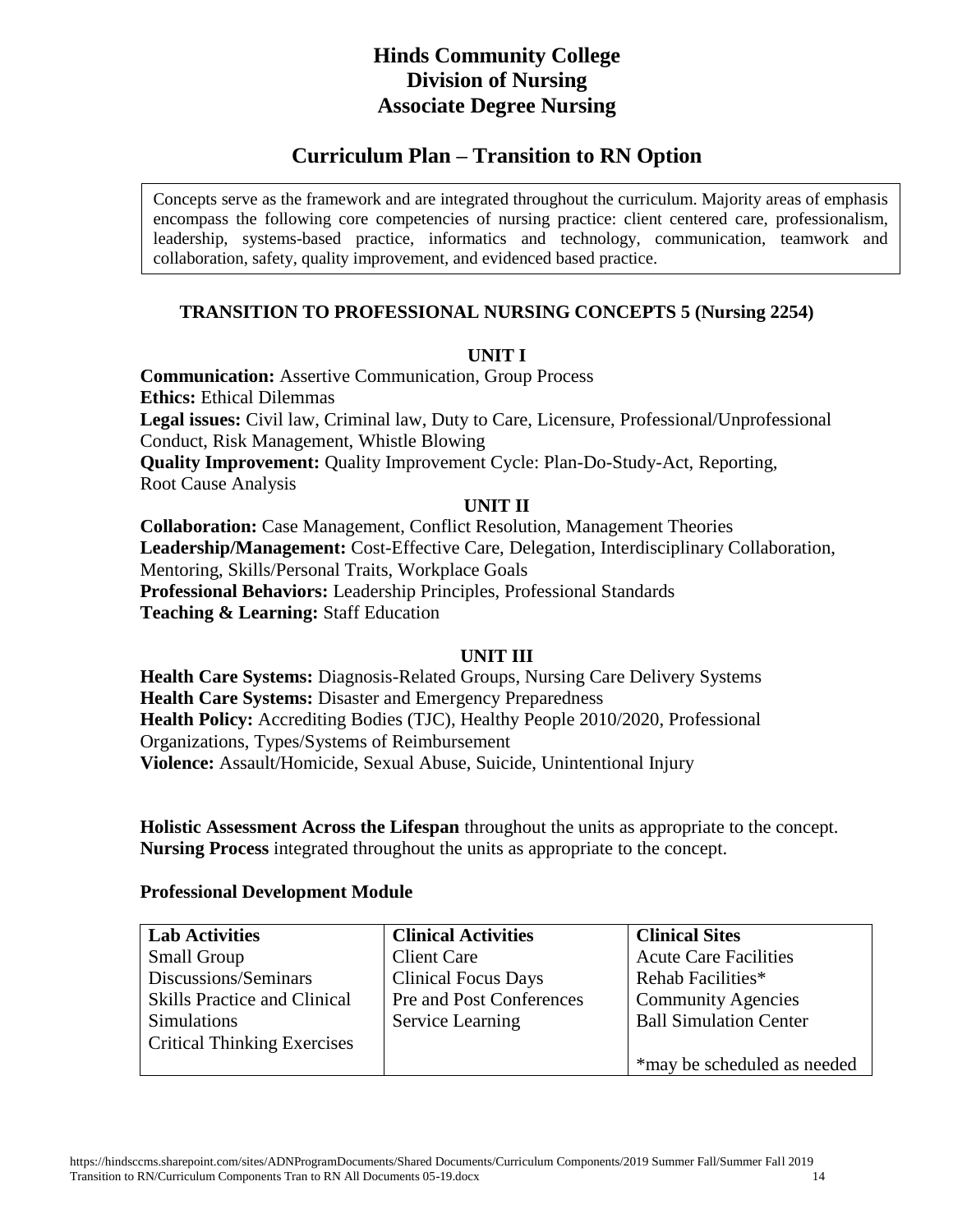## **Curriculum Plan – Transition to RN Option**

Concepts serve as the framework and are integrated throughout the curriculum. Majority areas of emphasis encompass the following core competencies of nursing practice: client centered care, professionalism, leadership, systems-based practice, informatics and technology, communication, teamwork and collaboration, safety, quality improvement, and evidenced based practice.

Course provides assessment and skill enhancement for the NCLEX-RN®, the national licensing exam for registered nurses.

## **NCLEX-RN® PREPARATION (Nursing 2312)**

Test blueprint for NCLEX-RN® Enhanced test-taking skills for the NCLEX-RN® Standardized NCLEX-RN® assess test

**Class/Lab Activities** Critical Thinking Exercises Case Studies Practice Questions Computer Activities NCLEX-RN® Live Review Course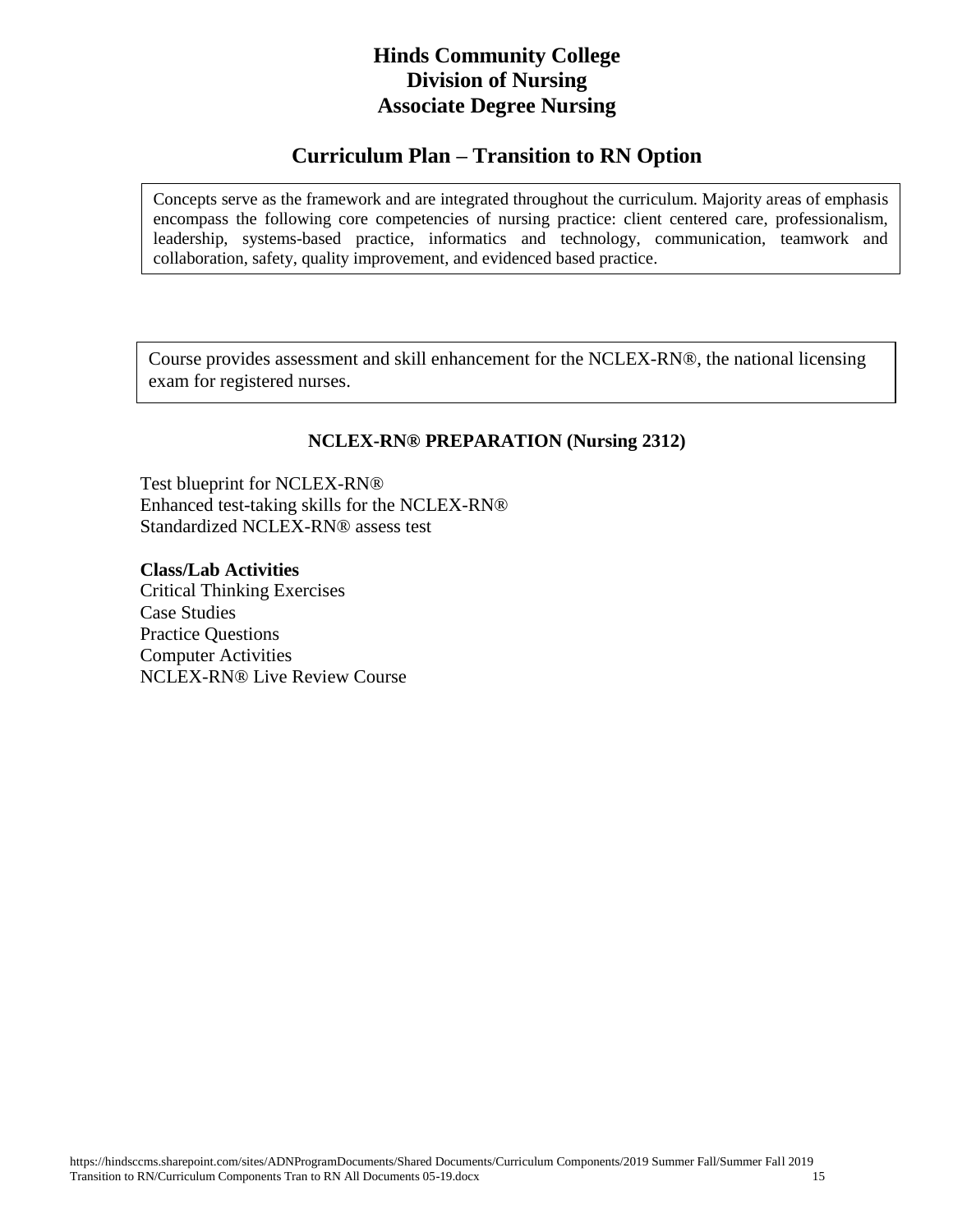## **End-of-Program Student Learning Outcomes**

## **Client-Centered Care**

The student will provide holistic care that recognizes an individual's preferences, values, and needs and respects the client or designee as a full partner in providing compassionate, coordinated, age and culturally appropriate, safe and effective care.

## **Professionalism**

The student will demonstrate accountability for the delivery of standard-based nursing care that is consistent with moral, legal, ethical, regulatory, and humanistic principles.

#### **Leadership**

The student will demonstrate leadership skills that impact the behavior of individuals or groups of individuals within their environment in a way that will facilitate the establishment and acquisition/achievement of shared goals.

## **Systems-Based Practice**

The student will demonstrate the ability to effectively utilize multiple system resources to provide quality client care (Adapted from ACGME, n.d.).

#### **Informatics and Technology**

The student will use information and technology to communicate, manage data, mitigate error, and support decision making (QSEN, 2014).

#### **Communication**

The student will interact effectively with clients, families, and colleagues, fostering mutual respect and shared decision making, to enhance client satisfaction and health outcomes**.**

#### **Teamwork and Collaboration**

The student will function effectively within nursing and interdisciplinary teams, fostering open communication, mutual respect, shared decision making to achieve quality client care (adapted from QSEN, 2014).

#### **Safety**

The student will minimize risk of harm to clients and providers through both system effectiveness and individual performance (QSEN, 2014).

#### **Quality Improvement**

The student uses data to monitor outcomes of care processes and to improve the quality and safety of client care (QSEN, 2014).

## **Evidence-based Practice**

The student will integrate the best current evidence and clinical experience, along with consideration of clients' preferences, experiences, and values to make clinical decisions (Adapted from QSEN, 2014).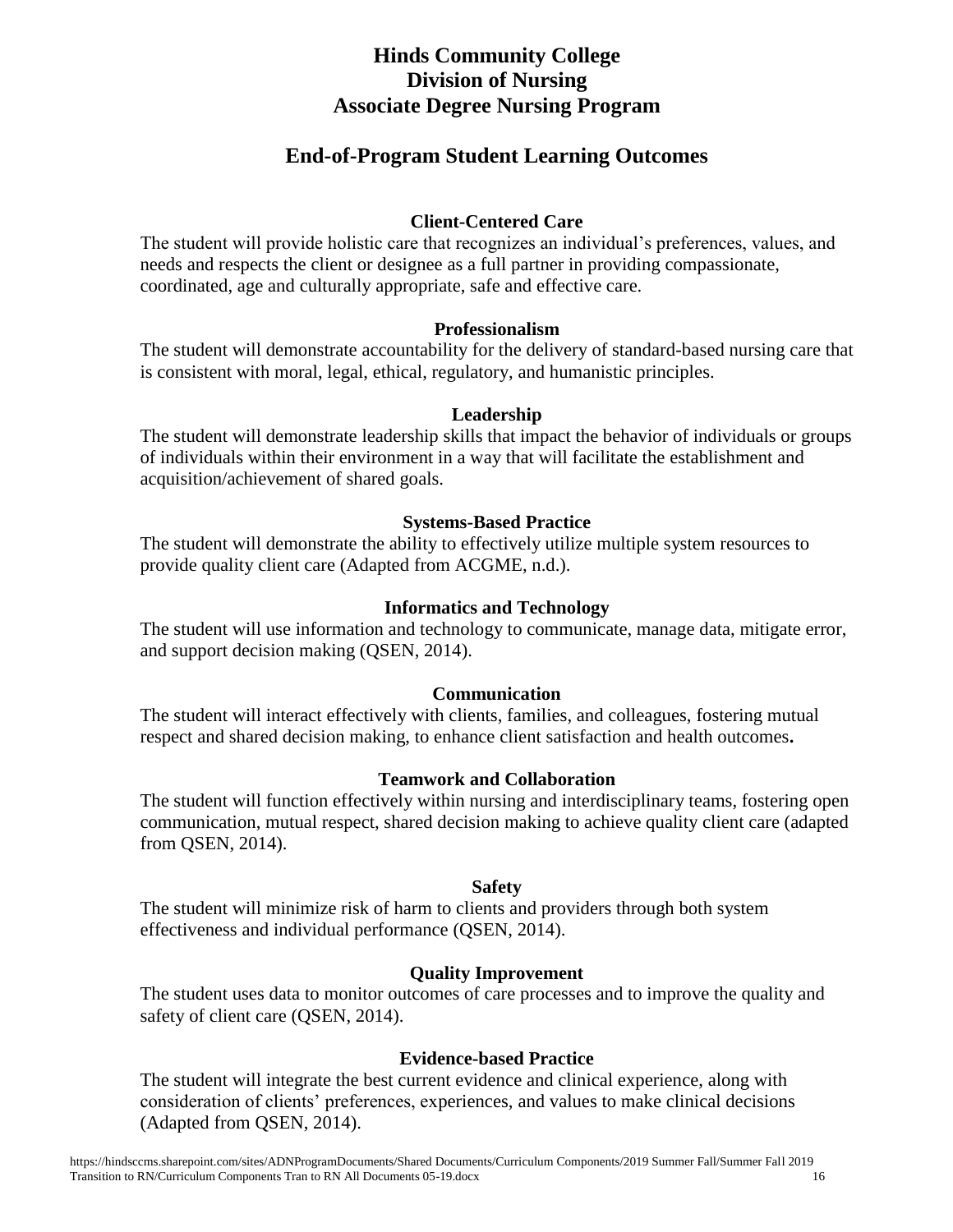Mississippi Council of Deans and Directors of Schools of Nursing (MCDDSN) Education Redesign

Taskforce (ERIF) initiative. *The Mississippi Nurse of the Future Competency Model*. Retrieved from <http://iteachnursingms.org/deans-directors/>

Accreditation Council for Graduate Medical Education. (n.d.). *ACGME Outcome Project*. Retrieved

from [http://www.ACGME.org/outcome/comp/compFULL.asp](http://www.acgme.org/outcome/comp/compFULL.asp)

QSEN Institute. (2014). *QSEN Competencies*. Retrieved from <http://www.qsen.org/competencies/per-licensure-ksas/>

RE: 05/17, 05/16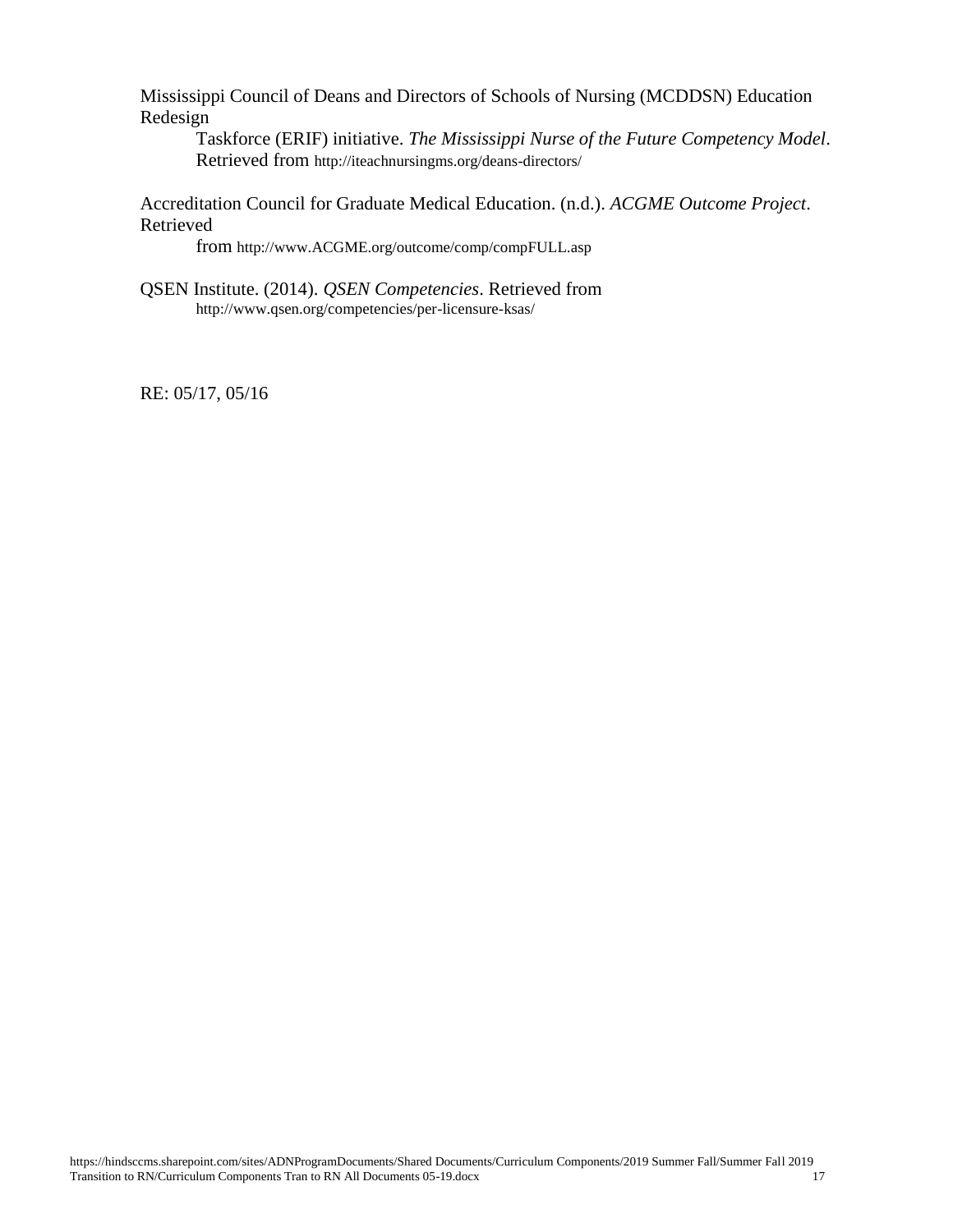## **PROGRAM OUTCOMES**

| <b>REQUIRED</b><br><b>OUTCOMES</b>      | <b>DEFINITION</b>                                                                                                          | <b>LEVEL OF ACHIEVEMENT</b>                                                                                                                                                                                                                                                                                                         |
|-----------------------------------------|----------------------------------------------------------------------------------------------------------------------------|-------------------------------------------------------------------------------------------------------------------------------------------------------------------------------------------------------------------------------------------------------------------------------------------------------------------------------------|
| <b>PROGRAM</b><br><b>COMPLETION</b>     | The percentage of students who<br>complete the nursing program<br>within 150% of the time of the<br>stated program length. | At least 60% of students entering<br>$\bullet$<br>the program will complete the<br>nursing program within 150% of<br>stated program length.                                                                                                                                                                                         |
| PERFORMANCE ON<br><b>LICENSURE EXAM</b> | The percentage of graduates who<br>pass the NCLEX-RN® as first time<br>writers.                                            | ACEN:<br>The program's most recent annual<br>licensure examination pass rate will<br>be at least 80% for all first-time test-<br>takers during the same 12-month<br>period.<br>IHL:<br>$\bullet$<br>Annual NCLEX pass rates for all<br>test takers (1st and repeat) will be at<br>80 percent or above over a three-<br>year period. |
| <b>JOB PLACEMENT</b>                    | The percentage of graduates<br>employed in nursing practice.                                                               | Approximately 90% of the<br>graduates will indicate<br>employment in nursing practice<br>within 6 months after passing<br>NCLEX-RN®.                                                                                                                                                                                                |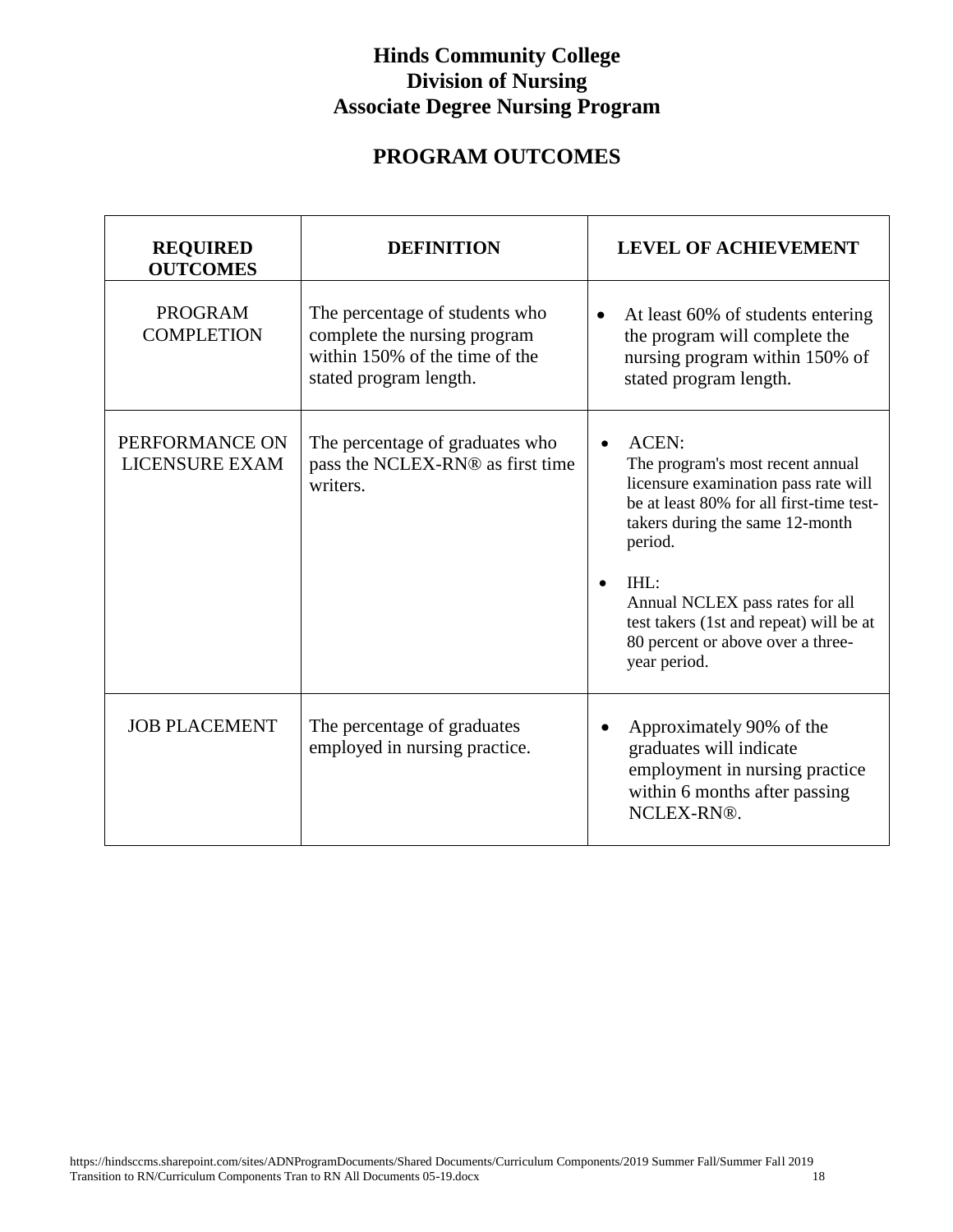## **(AAS-ADNTRAN)**

## **Program Description:**

Associate Degree Nursing is a program that prepares the graduate as a generalist capable of providing competent, accountable client care in diverse settings. Health promotion, disease prevention, and health protection, across the lifespan, are integrated throughout the curriculum. The core competencies for nursing practice include: client centered care, professionalism, leadership, system-based practice, informatics and technology, communication, teamwork and collaboration, safety, quality improvement, and evidencebased practice. Two options are available: the Generic Option and the Transition to RN Option.

Upon successful completion of the program, the graduate will be eligible to take the National Council Licensure Exam for Registered Nurses (NCLEX-RN®). Licensing of registered nurses is regulated by each state's board of nursing. Conviction of a misdemeanor or felony offense may be grounds for refusal by the Board to issue a license. This program is accredited by the Mississippi Board of Trustees of State Institutions of Higher Learning, 3825 Ridgewood Road, Jackson, Mississippi 39211, 601.432.6501, and the Accreditation Commission for Education in Nursing (ACEN): 3343 Peachtree Road, NE, Suite 850, Atlanta, Georgia 30326. Phone: (800) 669.1656[, www.acenursing.org](http://www.nlnac.org/)**.**

## **Progression/Graduation Requirements**

- 1. Test average of 78 or above.
- 2. Grade of "C" or above on validation of selected nursing skills.
- 3. Satisfactory level of achievement of course outcomes and math calculation tests.
- 4. Delivery of safe, ethical client care.
- 5. Course grade of "C" or above in Transition to Professional Nursing Concepts and co-requisite science courses.
- 6. Successful completion of all prerequisite and/or co-requisite academic support courses.
- 7. Completion of all required assignments/projects.
- 8. Valid or current unencumbered professional license or certification (Transition to RN option).

## **Transition to RN Option**

The Transition to RN Option Program of Study is designed to assist the licensed practical nurse, paramedic, and respiratory therapist in making the transition to registered professional nurse. This option offers a part-time evening and weekend schedule to accommodate the needs of the employed licensed practical nurse, paramedic, and respiratory therapist. The Transition to RN option consists of two (2) 8-week courses and two (2) 16-week courses; this option is designed to be completed in 14 months.

Credit for previous experience is awarded upon successful completion of the program.

## **Note:**

Refer to [Admission Requirements for Nursing and Allied Health Programs,](http://catalog.hindscc.edu/content.php?catoid=2&navoid=54) an[d Special Admission and Progression](http://catalog.hindscc.edu/content.php?catoid=2&navoid=54)  [Requirements for Nursing and Allied Health Programs, Associate Degree Nursing Program -Transition to RN Option.](http://catalog.hindscc.edu/content.php?catoid=2&navoid=54)

## **Locations:**

Jackson Campus - Nursing/Allied Health Center and Vicksburg-Warren Campus.